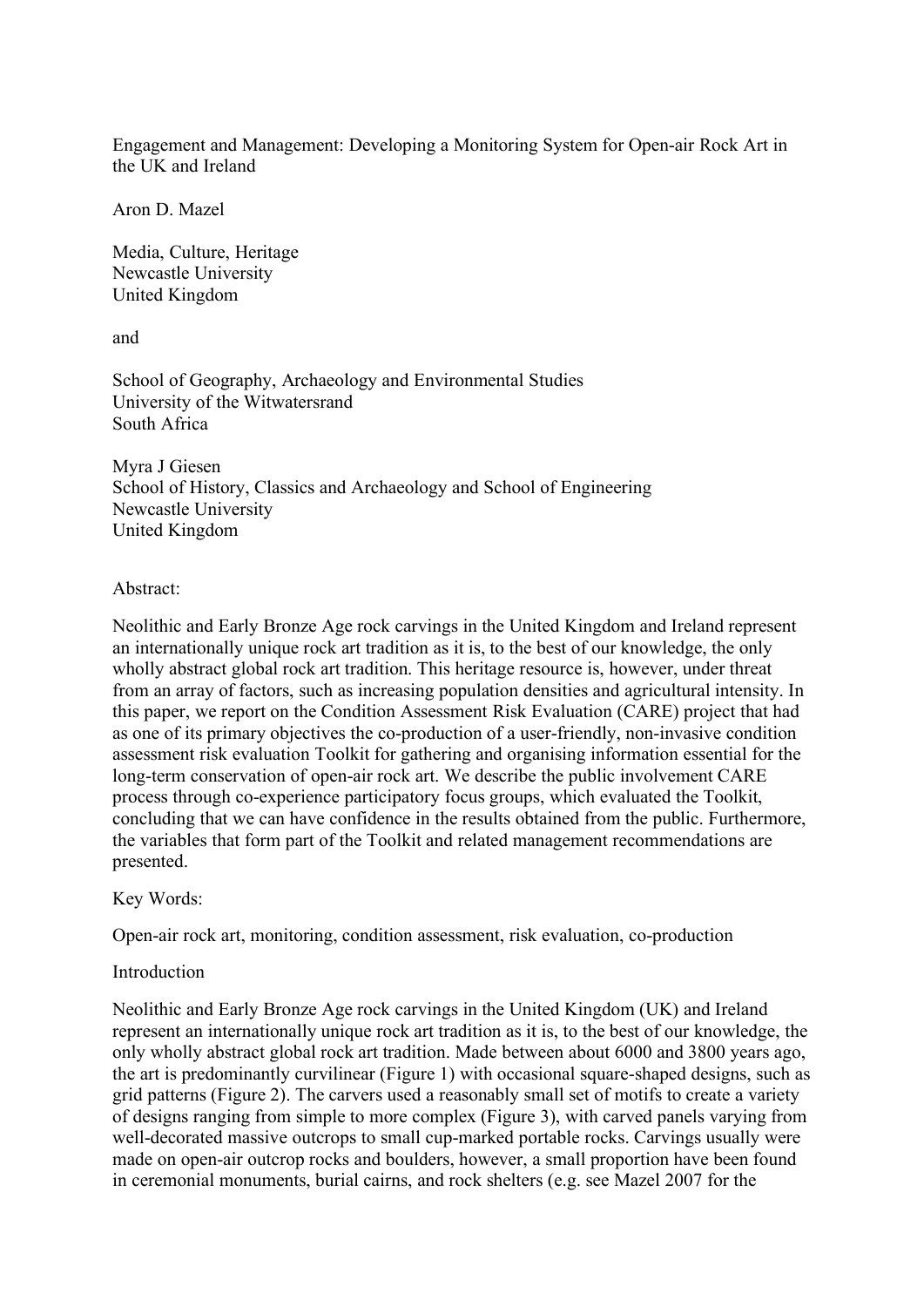situation in Northumberland). About 7000 rock art panels are known in the UK and Ireland, occurring mostly in England (ca. 3500 panels) and Scotland (ca. 2500 panels) (Sharpe 2012); see Table 1.

The importance of this resource is not only reflected in its status as a visually iconic component of the UK and Ireland's heritage, but also in the contribution it has made to our understanding of Neolithic and Early Bronze Age society (e.g. Beckensall 2001; Bradley 1997; Darvill 2014; Fairén-Jiménez 2007; Frodsham 1996; Mazel 2007; Sharpe 2012; Waddington 1998, 2007). The geographical distribution of decorative motifs in the north of England have, for example, revealed elements of regionality in Neolithic and Early Bronze Age society. According to Sharpe (2012, 50), the 'analysis of Cumbrian rock art based on landscape situation, context, and motif-type identified three geographically discrete groups with distinctive contexts, styles, and potentially different functions', while Ross (2004) has demonstrated variation in the motifs represented in northern and central Northumberland, which may reflect different groups of people.

This extensive, valuable, and largely open-air heritage resource is, however, under threat from an array of factors, such as increasing population densities and agricultural intensity (Barnett and Díaz-Andreu 2005; English Heritage and Northumberland County Council 2008; Giesen et al. 2010, 2014a, 2014b; Mazel et al. 2013; see also Agnew et al. 2015 for a discussion of the vulnerability of rock art globally). Rock art panels are being trampled and scratched by livestock (Figure 4); discarded on the edge of fields during clearance operations; and even being driven on by cars, tractors, and other farming equipment. In the past, they also had been quarried for stone to build dry stone walls and for use in built structures (Figure 5). Moreover, the 'visible' threats are exacerbated by the additional risks presented by climate change, particularly as climate modelling envisages warming temperatures, added seasonally variable precipitation, and increased wind speeds in the future, which would encourage the intensification of stone deterioration resulting from enhanced physiochemical weathering (Giesen et al. 2014a, 2014b). Therefore, despite the appearance of robustness, the carvings occupy a fragile place in the landscape.

Laws in the UK protects rock art when it is designated as a Scheduled Ancient Monument (SAM), although only a small proportion of rock art panels has been assigned this status (Table 1). While it is a criminal offence to undertake certain works to SAMs without consent, Darvill (2014, 30) states 'it remains to be seen if Scheduling is effective as a means of protection for rock-art,' noting that 'in practical terms Scheduling has little effect regarding potentially damaging activities (such as cattle poaching, browsing animals, atmospheric pollution, and visitor damage).' While legislation and policy frameworks are intended to protect SAMs from deliberate damage or acts that might cause damage and 'encourage owners and occupiers to maintain their scheduled monuments in good condition so that the remains survive for future generations' (Historic England 2014, 6), they do not require landowners/manager to proactively manage the rock art on their land. Personal observations reveal that the overwhelming majority of rock art panels are not managed by organisations with large budgets, but instead by private landowners with limited budgets, many of whom are unwilling to put their own resources into the management of rock art. Indeed, the landowners/managers we interviewed during the project (see later) about their attitudes towards the rock art for which they had responsibility indicated that while they were sympathetic about its plight and some even indicated a willingness to support management arrangements and monitoring initiatives, they consistently mentioned the need for a financial incentive, preferably through the 'Higher Level Stewardship' scheme (https://www.gov.uk/government/collections/environmental-stewardship-guidance-and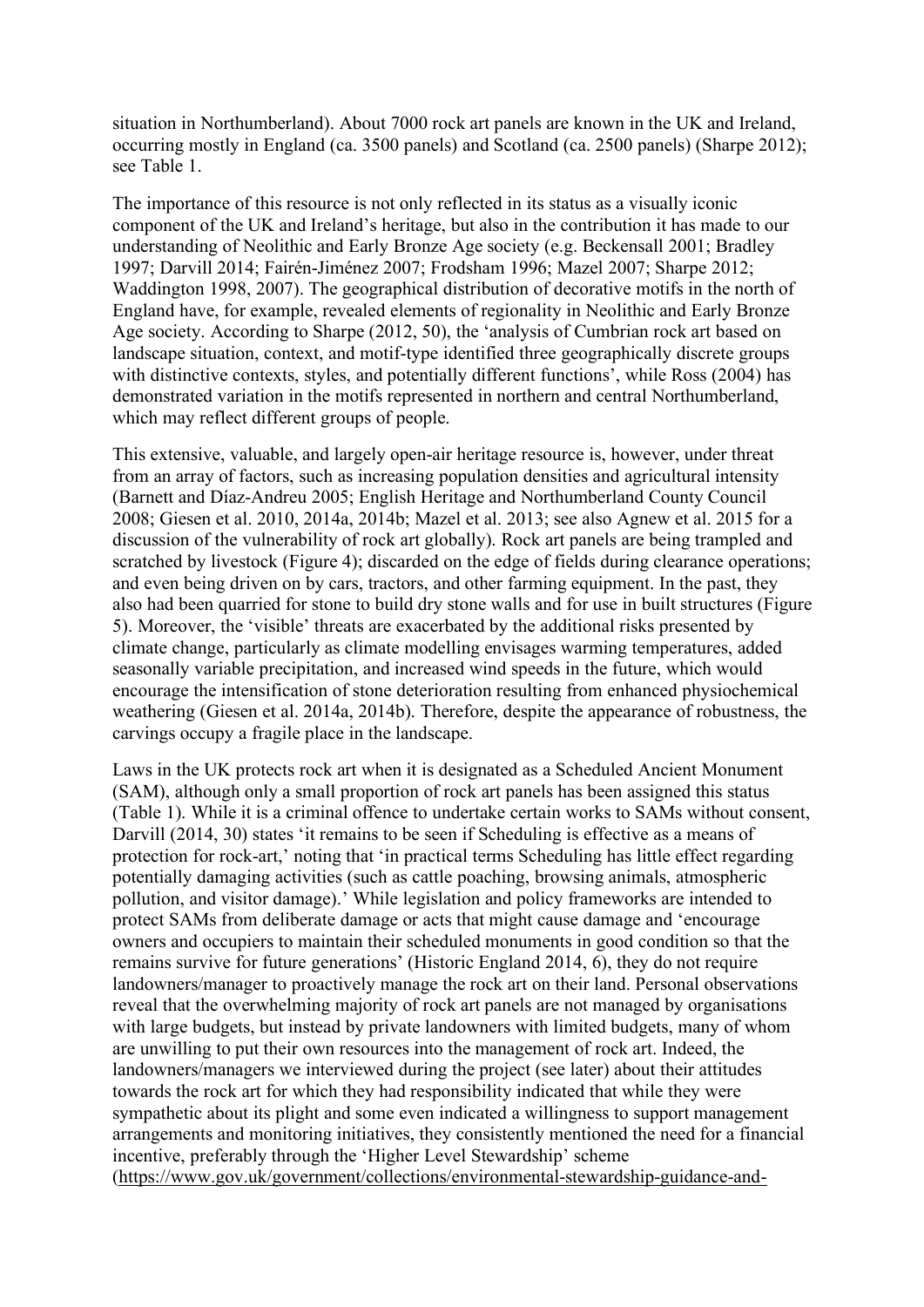forms-for-existing-agreement-holders, accessed 19 October 2018) to support any monitoring and related actions they might take.

The abovementioned predicament is exacerbated by rock art panels tending to be scattered across the landscape, making it time consuming to visit them for condition monitoring. Additionally, the abundance of panels renders it unlikely that any UK and Ireland heritage agencies have the capacity to monitor even a representative sample of panels. This is despite Historic England (HE, 2008, 51) recognising 'Regular monitoring should inform continual improvement of planned maintenance and identify the need for periodic repair or renewal at an early stage.' The current situation has been aggravated by the difficult funding climate for the UK and Irish heritage agencies during the last decade (e.g. An Roinn Cultúir, Oidhreachta, agus Gaeltachta/Department of Culture, Heritage and the Gaeltacht 2016; Historic England 2016; Waite 2013). Therefore, even if sites formally are designated, it appears that their monitoring has been done on a diminished basis during the last decade. For example, Table 2 indicates the last time rock art SAMs in the North East and Yorkshire regions of Historic England were visited, showing that the overwhelming majority (i.e. 86%) received visitation in the 1990s and 2000s, while only 8% were visited between 2010-2018.

Different mechanisms exist in the UK and Ireland for the protection of rock art. In England, for example, one mechanism to ensure that rock art panels are protected would be their inclusion on the 'Heritage at Risk' register. To be considered for inclusion on the Register, 'archaeological sites must be listed as scheduled monuments and included on the National Heritage List for England' where the 'risk assessment is based on their condition and vulnerability, the trend in their condition, and their likely future vulnerability' (Historic England 2018a, v). It is stated further that 'A site's condition is expressed in terms of the scale and severity of adverse effects on it, ranging from 'extensive significant problems' to 'minor localised problems' (Historic England 2018a, v). It is, therefore, significant that only six of the 140 places (i.e. 4%) on the Heritage at Risk Register 2018 for Northumberland (Historic England 2018a) are rock art, particularly as about 1000 rock art panels exist in the Northumberland countryside (Sharpe 2012). Only one mention of rock art, out of 596 places, occurred on the 2018 Yorkshire Heritage at Risk Register (Historic England 2018b, 26), which includes Cumbria and Lancashire; this is disquieting given that these together counties contain over 1000 open-air panels (see, e.g. Boughey and Vickerman 2003; Brown and Brown 2008; ERA 2018). In contrast, rock art panels comprise 10 of 63 places (i.e. 16%) on the Heritage at Risk register for County Durham, (Historic England 2018a) which houses about 300 panels (ERA 2018). Overall, the Heritage at Risk programme does not seem to be an effective vehicle for managing and monitoring threatened rock art. Similar information is not available for Irish open-air rock art, however, Twohig and Williams (2014, 79) commented 'Condition assessment and risk evaluation investigations need to be undertaken more extensively'.

In this paper, we introduce the CARE project, present the CARE Toolkit reflecting on how it was refined during the course of the project, describe the CARE Management Guidance, followed by a Discussion and Conclusion.

# CARE project

The above-described factors (e.g. reduced funding, ad hoc monitoring, and poor representation on the Heritage at Risk Registers in England) provided the context for the 'Heritage and Science: Working Together in the CARE of Rock Art' project (hereafter CARE project). The CARE project started in 2013, with one of its primary objectives being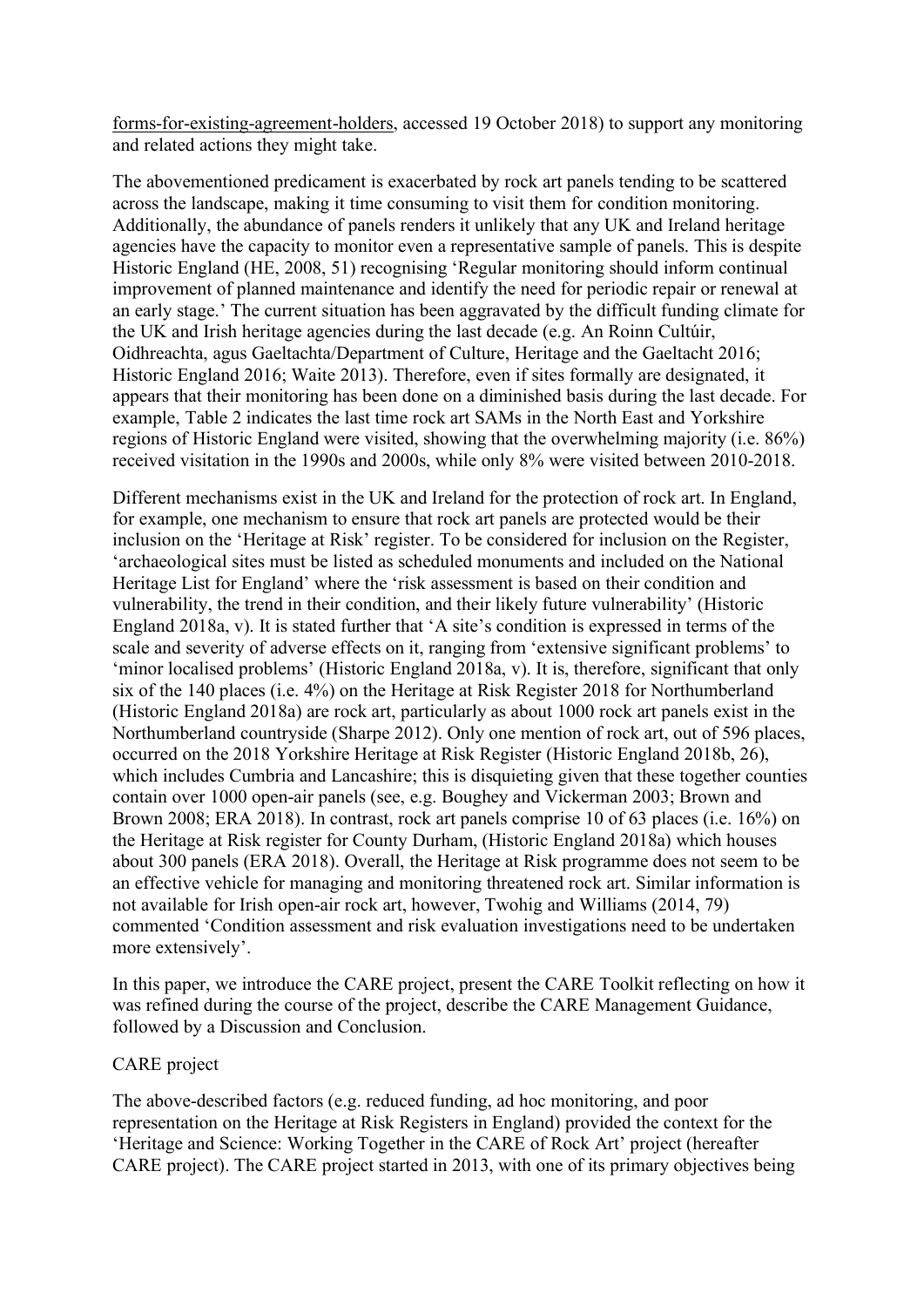the co-production of a user-friendly, non-invasive condition assessment risk evaluation Toolkit for gathering and organising information essential for the long-term conservation of open-air rock art. It already was evident in the early 2010s that the official heritage agencies lacked the capacity to effectively monitor threats to rock art on a sustained and regular basis. Although funding from UK Research Councils (e.g. Mazel and Ayestaran 2010; Mazel et al. 2013; Scotland's Rock Art 2018) and Historic England (HE, e.g. Barnett 2010; Darvill 2014) have been available for recording and researching rock art, including the CARE project, it is fair to conclude that sustained rock art monitoring has received little attention in the UK and Ireland.

The CARE Toolkit (including a report, report definitions, scorecard, management guidance, and portal, including the dataset) was developed to encourage greater public involvement in the collection and organisation of information essential for the long-term preservation of rock art and to prioritise rock art panels for management and intervention. Its creation was in direct response to the lack of capacity among the heritage agencies and landowners/managers to monitor rock art. At the time, we were cognisant of Agnew et al.'s (2015, 22) insight that 'Government professionals and decision-makers have an important role to play in the conserving of heritage such as rock art but, essentially, the ongoing care and concern of relevant traditional owners, site custodians, and local communities is critical for ensuring proper respect for rock art and its long-term conservation.'

The usability of the CARE Report and CARE Definitions were evaluated following feedback from the advisory board and two focus group events in Northumberland with rock art 'enthusiasts' on 29 June 2013 and 'non-experts' on 9 November 2013. This feedback was supplemented by extensive field 'testing' undertaken by the CARE Team in Northumberland (May 2013), Scotland (July 2013), and Ireland (September 2013). Initially, we intended to produce only a paper-based monitoring report form but during the course of the project the opportunity arose to convert the report into a bespoke mobile app supported by an online portal and centralised database. The development of the app has taken advantage of the potential that new technology provides to the crowdsourcing of rock art base heritage information in order to gather data needed to make decisions over deployment of resources and heritage conservation funding (Turner et al. 2018; Giesen et al. Forthcoming; Mazel and Giesen 2018; Mazel et al. in prep.). The majority of the components of the CARE Toolkit are downloadable and printable; therefore, if required reports can be completed from a paper source. The recorded data will, however, need to be entered into an online report via the CARE Portal to be assigned a management score, geographic mapping, results forwarded to heritage officials, and inclusion into the CARE Dataset.

#### Refinement of the CARE Toolkit

In the initial iteration of the CARE project, we suggested using a formalised assessment scheme as a management tool to enable the prioritization of individual ancient stone monuments in greatest need of urgent intervention based on a standard guide (Giesen et al. 2011). We proposed a formalised universal tool be created to allow for a rapid easy-to-use Condition Assessment and Risk Evaluation (i.e. CARE). We suggested the tool be adapted from the Unit-Area-Spread Staging System designed for assessing the decay of architectural stone (Warke et al. 2003), which was modelled after the internationally recognised triage system for identifying the stage (condition) of disease in cancer patients (Hermanek et al. 1987).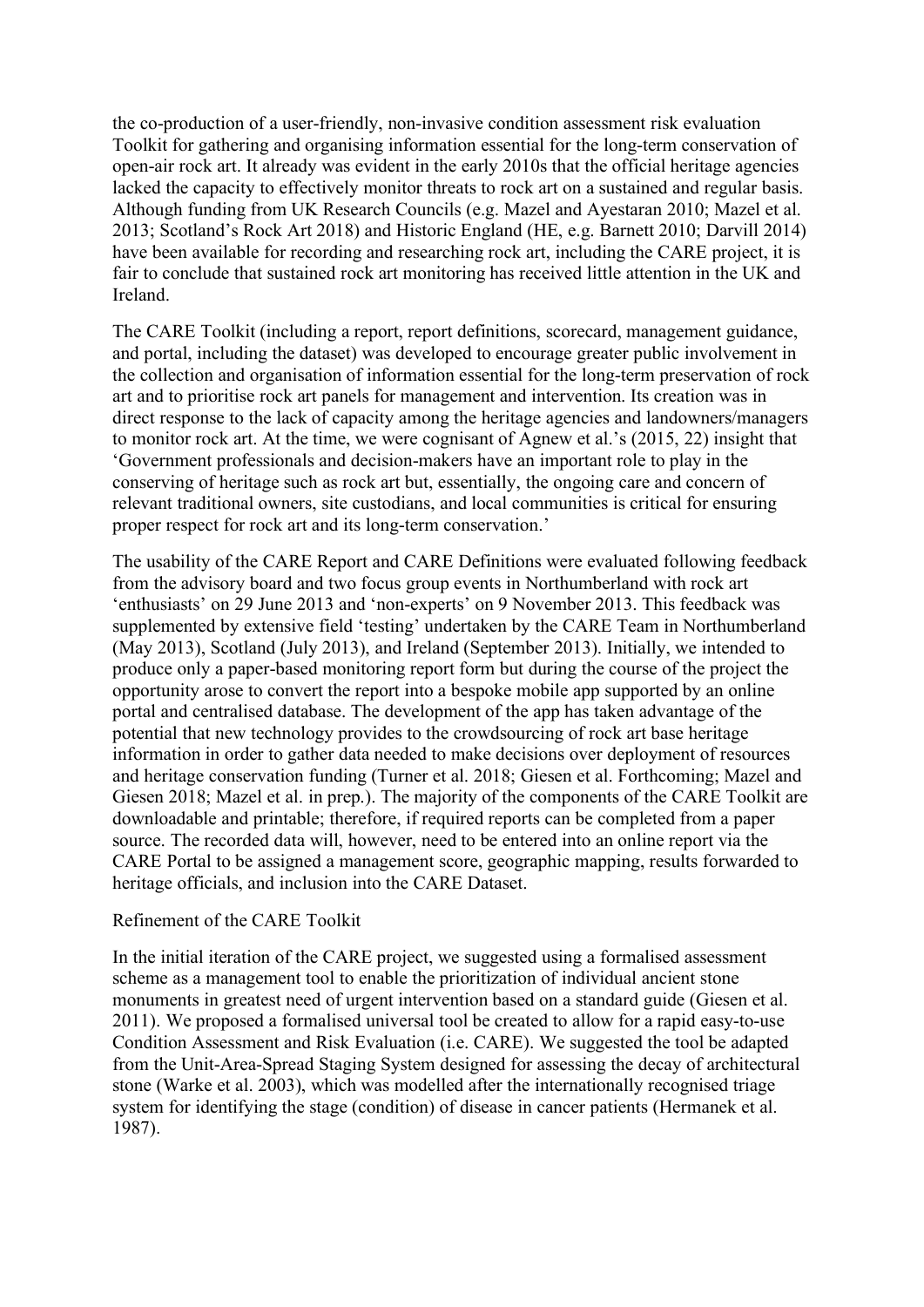Following assessment of the initial approach in the field, in 2014, we reflected on the condition assessment side of the CARE Report in relationship to 27 geochemical and physical descriptors of local environments (Giesen et al. 2014a). Modifying the method used by Warke et al. (2003), we defined panel 'stage' according to the condition of the motif (M) and stone matrix, or panel surface area (A) immediately around the motif. This was called the 'MA' method, where stage values were assigned based on the paired values of M and A (one to four, good to poor) (Figure 6). This enabled us to show significant correlations between stage and environmental variables in Northumberland's rock art panels (Giesen et al. 2014a, 55), concluding that additional geographical settings, with different types of stone were needed to further validate the MA method. Additionally, we recognised the need to prioritise some rock art panels for immediate attention, especially given our observation 'there is a distinct possibility open-air rock art will disappear as our environment changes unless interventions occur soon' (Giesen et al. 2014a, 55).

Thereafter, our efforts were three-fold. Firstly, to refine and extend our CA (previously known as MA – motif and area, now reflecting condition assessment) method to include Risk Evaluation (RE) variables to produce a true CARE Toolkit, which is universal in application, user-friendly, relatively quick to use, inexpensive, and, critically, provides repeatable results. Moreover, we desired the tool to be used by non-specialists for prioritizing rock art panels for management intervention. Secondly, and linked to the previous point, we wanted to produce management intervention guidance for use by landowners/managers and heritage managers of rock art panels. Thirdly, we felt it necessary to gather additional environmental data and new risk variables from locations in Northumberland, Republic of Ireland, and Scotland to validate further the scientific core of the CARE approach.

The CARE Team compiled an extensive list of risk or threat variables associated with openair rock art, then narrowed down the number of variables to those we believed had the greater impact based on fieldwork observations, considering the feedback from the CARE Advisory Board (also see Giesen et al. 2014b). For example, we found a strong correlation between panel height and soil exchangeable cation levels around the panels and panel condition (Giesen et al. 2014a). We included panel height as a variable in the Toolkit but excluded soil composition, as it would not be viable for members of the public, managers/owners, or even heritage managers to provide these data. In essence, we desired to keep the CARE variables to a minimum and only include those variables that were easy to record by the non-specialists and still achieve the objectives outlined above.

The new set of recording criteria was field-tested by nine people familiar with rock art/ geology to ascertain if the combination of variables worked to accurately record a panel's condition and the perceived risks. We started by dividing variables into either an environmental or condition category. Environmental variables considered land use, land status, and both direct and indirect impacts on or near the rock art panels, while condition focused on variables related to the panel surface ranging from its height to surface stability to motif angle.

Based on our experience in the field, we refined the list of variables to create a one-page monitoring CARE Report supported by accompanying CARE Definitions for use by our focus group participants. These were refined further following the abovementioned focusgroup feedback (https://rockartcare.ncl.ac.uk/modules/core/attachments/rock-art-carereport.pdf and https://rockartcare.ncl.ac.uk/modules/core/attachments/rock-art-care-reportdefinitions.pdf). The 'area' aspect of the MA condition assessment was removed as it was determined to put panels in double jeopardy and that an average motif condition alone was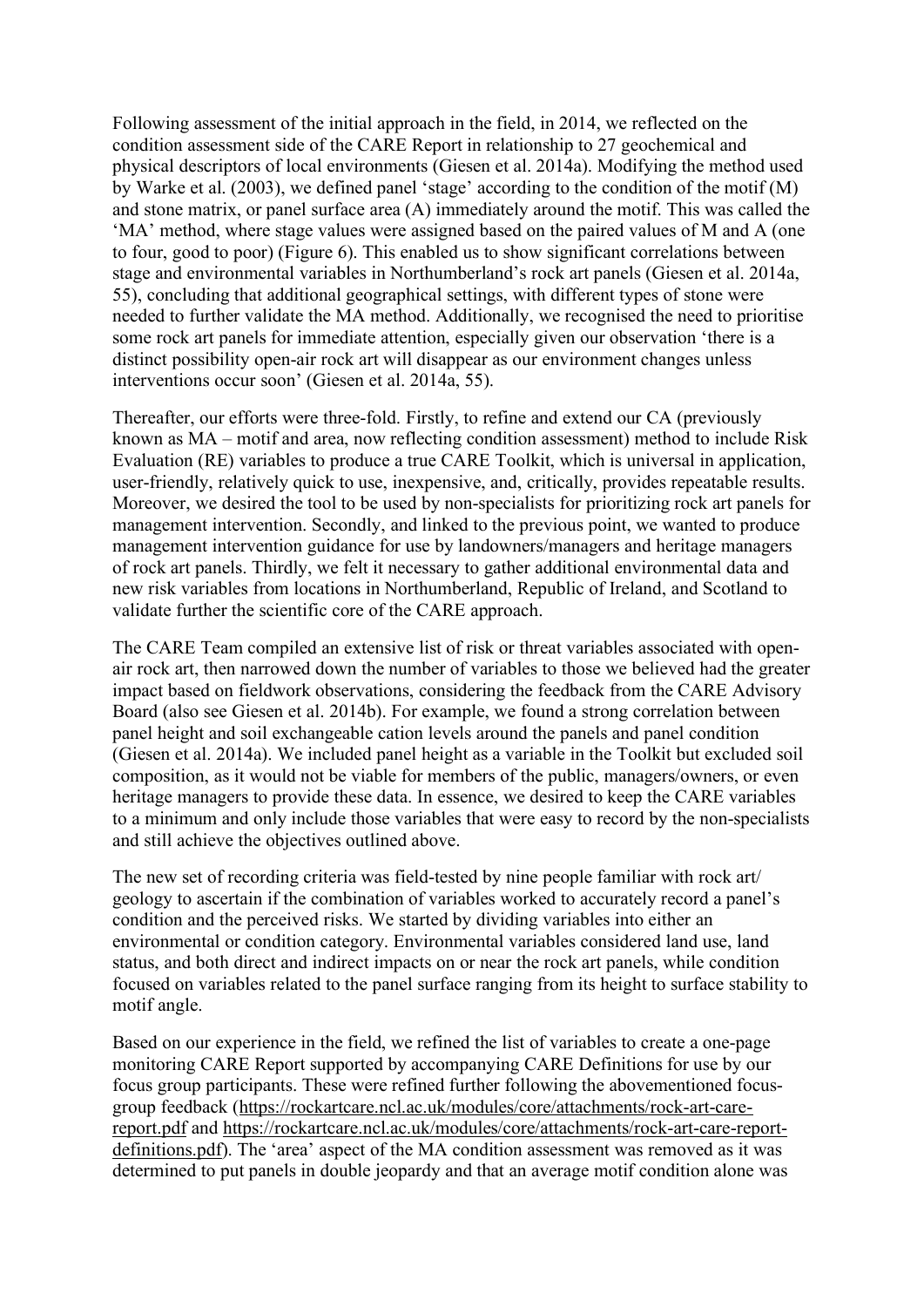adequate given our new scorecard approach (see below). The motif stage now reflects the old MA motif sub-category with options of 0 to 3 stages. Focus-group feedback also suggested the term 'angle' was preferred over 'slope' to record the steepest angle of the motif(s).

A CARE Report consists of 24 data entry categories (Table 3). Four standard entries specific to the panel being monitored (1-4); three standard entries relate to the recorder (5-7); five entries relate to the environment (8-12); ten entries relate to the panel condition (13-22); and two remaining entries relate to image capture of the panel (23), and an open comment field  $(24)$ .

From these 24 variables, we used direct risk (11 and 12), non-direct risks (8, 10, 13, 14, 15, 19, and 22), and motif condition (20) to create the CARE Scorecard, resulting in a traffic light rating system to inform management decisions. This triage approach indicates when a panel is not at risk, at risk, or at serious risk (Figure 7). A red signal, denoting at serious risk, suggests immediate intervention, while an amber signal raises concern and possible need for intervention.

The overall signal is generated by calculating weighted values for the direct impact and nondirect risks on panels. A direct risk signal is obtained from the nine possible human impacts (e.g. deturfing, field clearance, graffiti within 10 years (if that is discernible), litter, ploughing/worked field, road/track, vegetation clearance, walking wear, and other direct impact) and the four potential animal impacts (i.e. droppings (excluding bird droppings), rubbings, scratches, and other direct impact). If a panel has any direct impact (e.g. an impact score of 1-13), then the signal is red. Lacking any direct impact, the rating is 0, with a green signal.

The non-direct risks signal is calculated by filtering other risks against motif condition stage, where Stage 2 and 3 motifs will be either as risk (amber) or seriously at risk (red) (Table 4). The non-direct risk weighting was derived from known impacts on built structures (Warke, 2010) and observations made on 78 rock art panels from 18 different sites across Northumberland (England), Dumfries & Galloway (Scotland), and Donegal (Republic of Ireland) (Giesen et al., Forthcoming).

The overall signal is obtained by combining the direct impact and non-direct risks signals, where the signal with the greater risk takes precedence (Figure 8). This weighting of variables can be adjusted based on new information obtained from the growing baseline dataset. For example, the form currently gathers information on algae, lichen, and moss coverage and motif direction even though these variables are not included in the scorecard. These conditions likely play a role in panel condition, however, their relationship to rock art deterioration is not understood sufficiently to use them.

Currently, CARE reports and scorecard are emailed to specific heritage officials in the UK and Ireland. Only a few known landowners/managers are included in the notification cycle. Although, it would be ideal to include all known landowners/managers, it was not feasible, or sustainable, to obtain their names and contact details. Furthermore, local authorities are deemed to be better placed to make the necessary notifications to land owners/managers should this be required. The CARE Portal provides these officials with the opportunity to map all reports, allowing them to identify useful geographical patterning of threats and damage to the carvings.

The CARE Portal accepts CARE reports from non-UK and Ireland locations; however, it does not have the capacity to forward notices to relevant authorities. Nevertheless,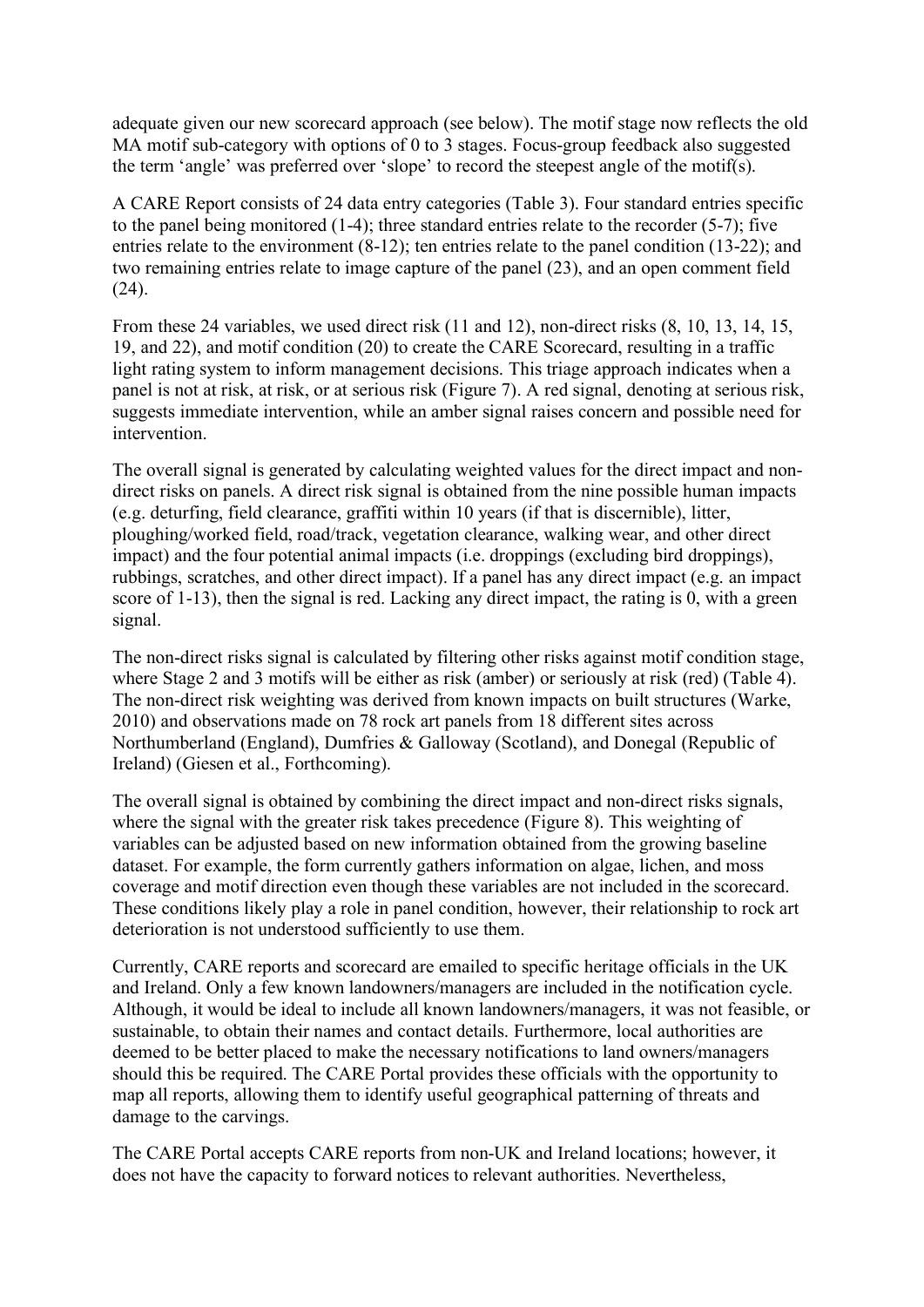individuals can use the portal to produce downloadable scorecards, map their reports, and use it at a local level regardless of their geographic location.

# Engagement and Replication

As noted, a primary objective of the CARE project was to create a user-friendly and nonintrusive Toolkit for gathering and organizing information essential for the long-term safeguarding of ancient open-air rock art. Achieving this required not only the input of project members and associated colleagues, but also that of members of the public and the people responsible for managing the land. Input from project members and associated colleagues occurred through participation in project fieldtrips and two CARE Advisory Board meetings. The project fieldtrips, in 2013, generated the input of nine researchers, with four individuals recording all the 78 panels using the CARE report and definitions.

Members of the public were involved in the CARE process through co-experience participatory focus groups which evaluated the Toolkit. Two factors informed the holding of these focus groups. The first being an increased openness and ethos of co-creation in the archaeological and heritage sectors (e.g. Bonacchi and Pett 2012; Richardson and Almansa-Sánchez 2015) and the second being that, as discussed earlier, heritage organizations appear to lack the capacity to undertake the monitoring of rock art. Regarding the first point, The Royal Society (2012, 8) reported that 'In some fields, there is growing participation by members of the public in research programs, as so-called citizen scientists: blurring the divide between professional and amateur in new ways.' This has been reflected in rock art studies during the last decade with several exemplary projects where volunteers have been at the forefront of recording initiatives (e.g. Barnett 2010; Scotland's Rock Art 2018; Sharpe 2014).

Public consultation was done through two focus groups, with one group referred to as rock art 'enthusiasts' (29 June 2013) and the other 'non-experts' (9 November 2013). We defined the 'enthusiasts' as people who had a keen interest in or had specialist knowledge of open-air rock art, while 'non-experts' were people who might not have a strong knowledge of open-air rock art but were interested in being involved with the project. Twenty-five people participated in focus groups, sixteen 'enthusiasts' and nine 'non-experts'. Both focus groups took place at Rothbury, in central Northumberland, and included visits to panels in the nearby Lordenshaw rock art area. The focus groups were arranged along similar lines: (1) introducing participants to the CARE project and its goals; (2) providing them with the report and definitions necessary to complete it; (3) going on-site where they completed reports for eight panels (Figure 9); and (4) a debriefing session about their experiences of completing the report. We purposefully met with the 'enthusiasts' first as it was deemed appropriate to first obtain feedback from people who were familiar with the rock art before asking those with no familiarity with the resource to engage with it and the report and definitions. This allowed us to rectify any difficulties raised by the 'enthusiasts' before trialling it with people with no experience of rock art. For example, one of the issues that the 'enthusiasts' required clarification about was how to measure the height of the panel, which led to the creation of a simple graphic to support this criterion (Figure 10).

While a key aspect of the focus group exercise was to ensure the user-friendliness of the report and definitions, it also was critical to establish how the different groups 'performed' to ascertain the viability of the report as an instrument that could be used by a range of user groups. Before making the report and definitions public, it was imperative to have confidence the observations were consistent and repeatable among the groups. To achieve this, all groups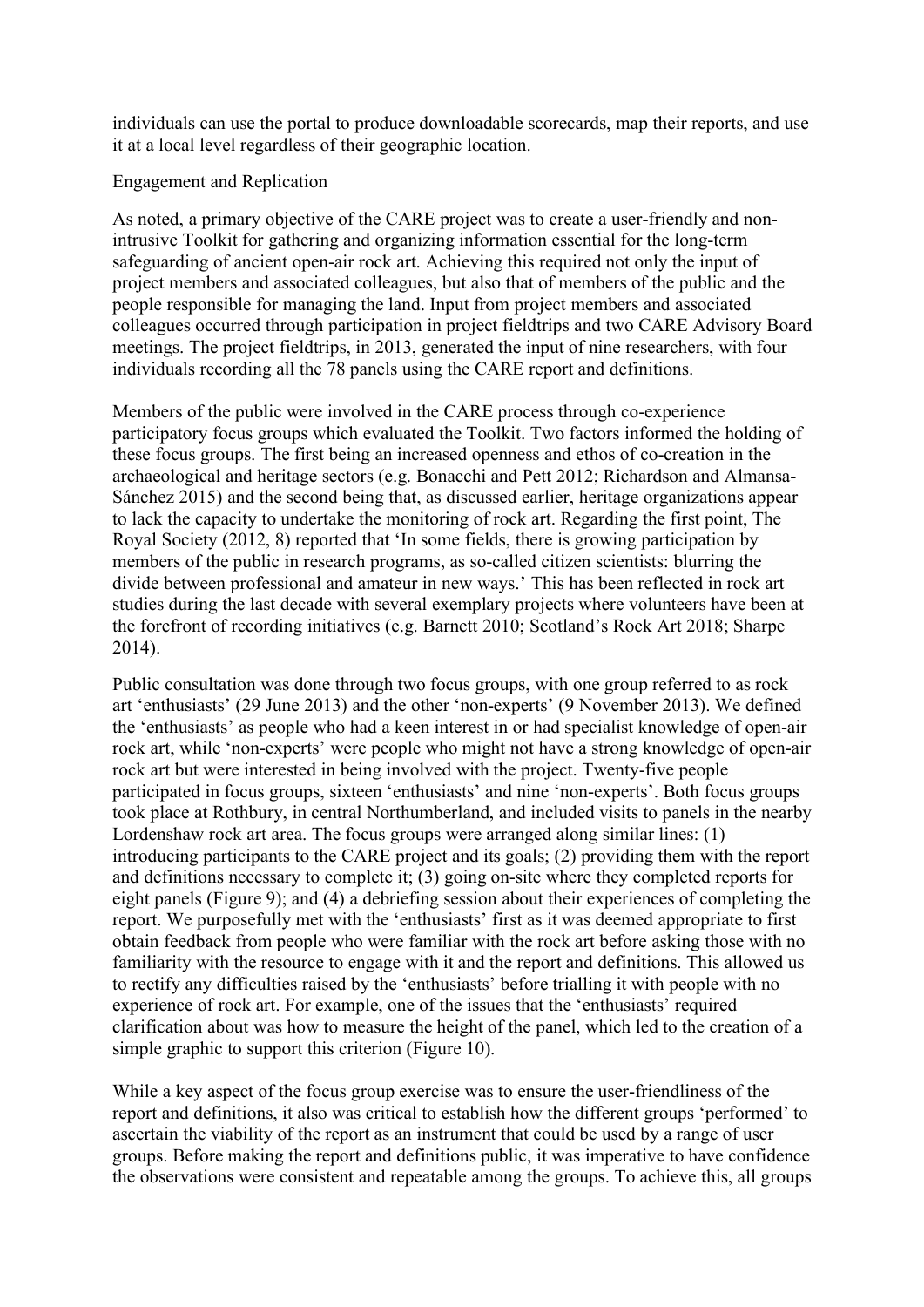recorded observations from eight rock art panels from Lordenshaw in central Northumberland. Figure 11 compares the results of the 'enthusiasts,' 'non-experts,' and 'experts' (i.e. CARE Team) with regard to motif, height, motif angle, and lichen parameters, while Figure 12 provides scatter plots of how the different user groups estimated motif and height. It is evident from Figure 11 that no statistically significant differences exist between any groups for the parameters measured. In general, motif and height were estimated with greater consistency, while there was more variation between groups with the measurement of angle and lichen coverage with the greatest variations seen for the 'experts.' It is acknowledged that individual measurements differ among groups (Figure 12), but that differences seems to be more related to the parameter being something that can be measured more or less objectively, such as motif condition.

Although the differences, between the groups, regarding motif angle and lichen were not deemed statistically significant, steps were implemented, in the creation of the CARE app, to encourage greater consistency in the readings (Turner et al. 2018; Giesen et al. Forthcoming). Regarding the motif angle, which requires recording the steepest angle of the motif(s), the software designers created a facility whereby the reading can be obtained by placing the mobile device on the appropriate place and pressing a button entitled 'Save Angle Reading' (Figure 13). In terms of the percentage of lichen, moss, and algae, a set of graphics was introduced to encourage a greater consistency in the scores.

Reference to Figure 12, which compares 'motif' and 'height', shows that these criteria can be measured consistently and accurately without specialist knowledge. For example, panel height which can be measured with a high level of precision because height is explicit, which was supported by the graphic (Figure 10) developed to explicitly indicate what was required. In contrast, some measures, such as 'motif' (Figure 12), that have a similar mean across all panels for each group can have considerable variation in panel-by-panel comparisons. This is likely due to the recorders feeling the need to apply greater judgement in determining the combined average condition of all the motifs on the panel from the set stage options that have been provided. Based on the available data, we concluded that the 'experts' and 'enthusiasts' did not judge large differences among panels in motif stage; whereas, the 'non-experts' judged much wider differences in stage for the same panels. This may be because the 'nonexperts' only judged panels based on what they saw in that particular area whereas the 'enthusiasts' and 'experts' were considering the panels based on their wider experience. Nevertheless, sufficient uniformity among the participants exists to have confidence that recorders from different constituent groups will provide consistent results required for the monitoring of rock art.

Finally, seven landowners/managers, with responsibilities for safeguarding rock art, who were interviewed between 5 and 18 September 2013, felt the CARE report and definitions were straightforward and usable. However, they did raise some concerns that were addressed in the development of the app and the electronic submission of paper-based forms to the CARE Portal. For example, four of the seven interviewees mentioned the need for photographs, which supported our intention to include them in the CARE Toolkit; people submitting reports are asked to submit an image of the 'Panel in the Landscape' and the 'Panel only'. Other suggestions included requests for more effective explanations of what panel height, slope (angle), and panel surface stability meant, which were addressed in the CARE Definitions.

#### Management Guidance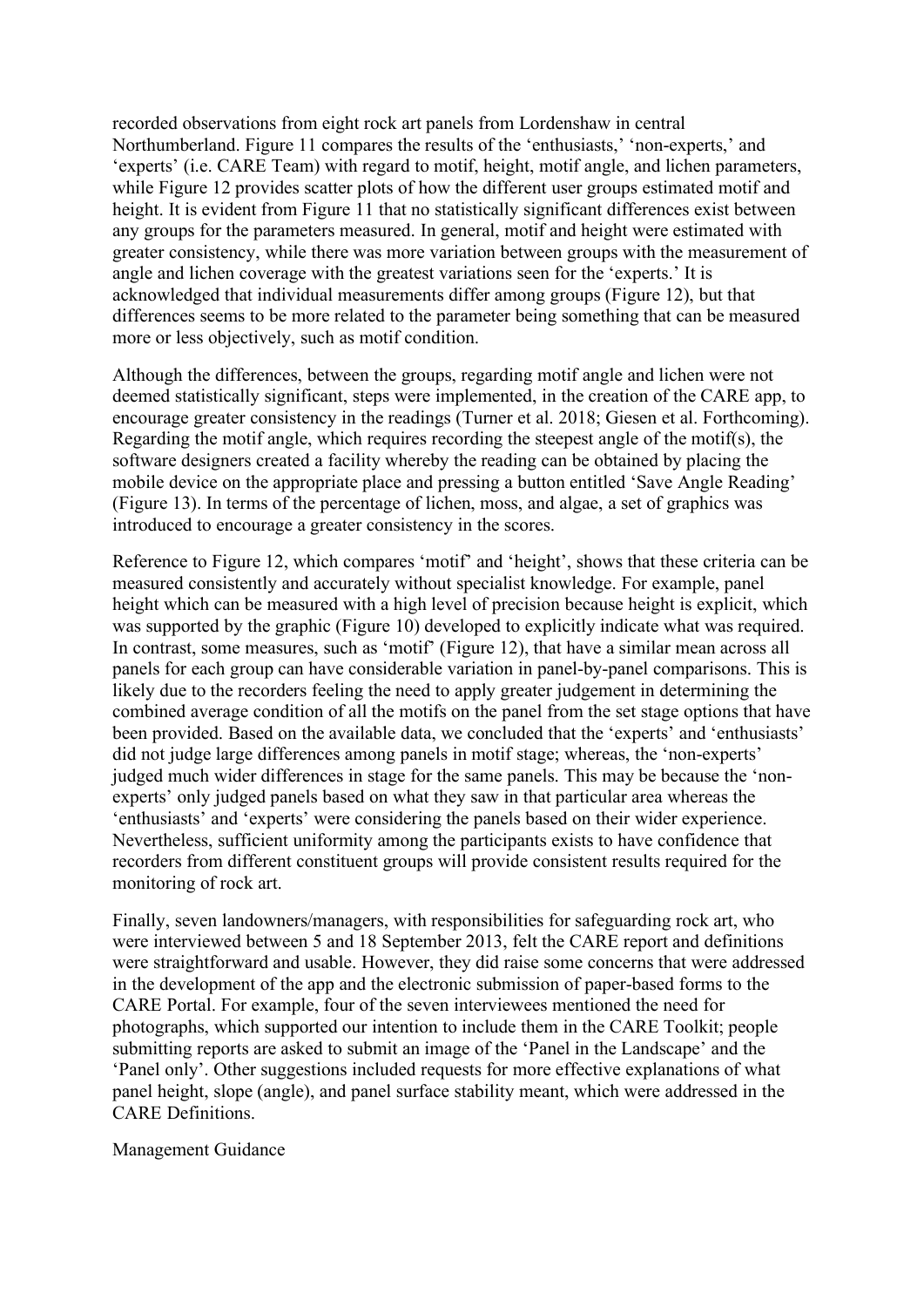An important component of the CARE project was to produce intervention for use by land managers/owners, tenant farmers, and heritage managers of rock art, underpinned by the premise that responsible parties should avoid any interventions that could harm the panels. This management guidance provides effective and no or low-cost guidance on how to minimise or resolve particular risks; it is available at

https://rockartcare.ncl.ac.uk/#!/guidance. Often the intervention is as simple as a change in management of the area inclusive of the rock art panel, while at other times solutions may require specialist advice and more detailed action(s). In terms of the former point, for example, advice given where the threat is either within 10 metres of, or actually on the panel includes removing animal feeders and drinkers (Figure 14), redirecting footpaths and farm tracks that crossover panels, and covering up signs of deturfing so as to discourage others following suit.

The CARE Management Guidance is underpinned by the sentiment expressed in the Historic England (2008, 47) Conservation Principles that, 'Ideally, proposed changes will cause no harm to any of the values of the place, and the right decision will be obvious.' In drawing up the guidance, we were mindful of well-intentioned management interventions that are likely to be inappropriate; for example, Bakkevig (2004, 67) has drawn attention to the removal of lichen with chemical agents, which has not only left unsightly 'large light spots on the rock' but are likely to be harmful to the panel. We, therefore, suggest not attempting any cleaning of the panels or the removal of lichen, moss, or algae without seeking advice from the local authority archaeologist or heritage officer. Natural vegetation coverage is encouraged. When possible, panels at high risk from humans and animals should be covered in consultation with local authority archaeologist or heritage officer.

The CARE Scorecard using a traffic light system allows different rock art panels to be scored consistently allowing universal results from which to make comparisons. This means landowners/managers are able to evaluate the panels for which they have a responsibility and prioritise the interventions required to keep them safe. We appreciate that not all panels can be safeguarded, so when interventions are not possible, and panels are identified as being at serious risk, then maximum recording of the panel should be performed. According to Andrew et al. (2000, 527), the latter approach known as 'preservation by record', 'demands that archaeological remains can be recorded prior to their destruction and the record preserved as an archive' although it is appreciated that it will always be a 'partial record' which 'can never 'stand in' for that which has been destroyed'. This is not an ideal situation given that various factors, which could be important to the interpretation of rock art may be lost. It is of some consolation, however, that the increased sophistication of recording methodologies during the last few decades (e.g. photogrammetry, laser scanning, and reflectance transformation imaging) have produced detailed recordings (e.g. Bryan and Chandler 2008; Díaz-Andreu et al. 2005; Duffy 2010). Nevertheless, it remains a challenge ensuring that extensive recordings using these technologies are futureproofed and accessible in the future (for an example of this approach see Janik 2014).

The only land use type currently identified at risk for a panel is that of the 'Active Military'; although, other uses may be introduced as a risk in the future. When a panel is located on land used for active military activities, it is recommended that the 'preservation by record' approach be followed and that they be documented to the highest standard to ensure that there is a record of their existence.

Furthermore, preservation by record is highly recommended (1) for any motifs that have been assigned a Stage 3 condition, meaning they are barely visible and are likely to disappear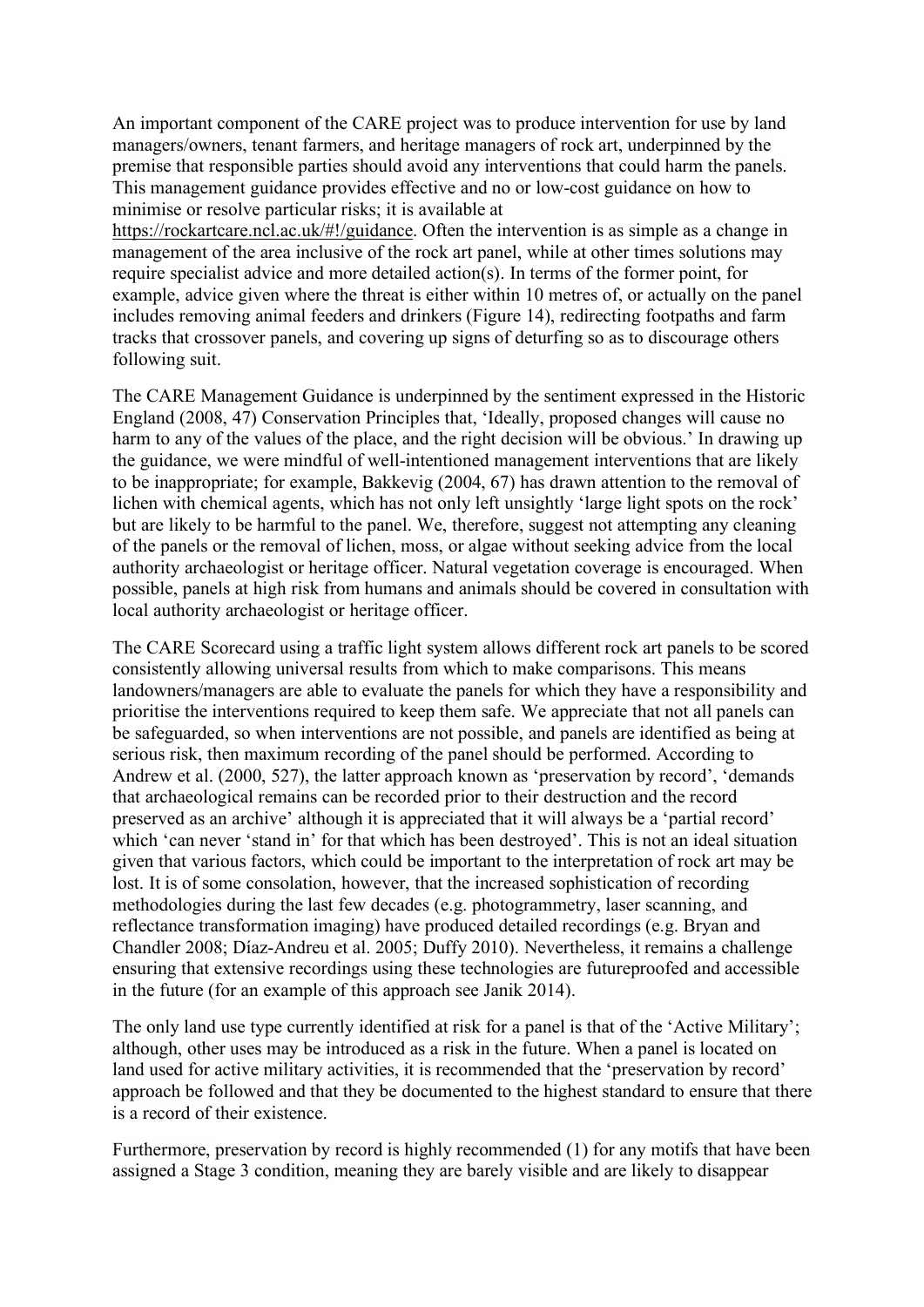sooner than motifs at other stages, and (2) when a panel is identified at a serious risk and intervention is not possible. To determine how such a record can be achieved best, we suggest the responsible party seek advice from the local authority archaeologist or heritage officer.

Many variables can come into play when prioritising management interventions, ranging, for example, from (1) the large number of panels that any one landowner/manager might have responsibility for managing, (2) the possible cost of intervention, and (3) to the understanding of a panel's uniqueness in comparison to other known panels. For this reason, the CARE Management Guidance encourages landowners/managers to avoid any interventions that could harm the panels without seeking advice from the local authority archaeologist or heritage officer. Moreover, prioritizing panel protection should be done in consultation with a local authority archaeologist or heritage officer, which is in line with HE's (2014) strong recommendation that 'owners and occupiers' contact their local heritage office 'at an early stage if [they]... are planning changes that might affect a scheduled site or monument.'

To assist with prioritising actions and specific interventions, each CARE Report identifies the risks associated with a given panel, where management solutions often can be grouped into current land use, direct human impact, direct animal impact, impact within 10 meters, and/or motif score. When the risk is related to 'Direct Human Impact on Panel', we recommend the following:

Cover up all signs of deturfing so as not to encourage others to follow suit. If possible, do not move a rock art panel during field clearance. However, if this is unavoidable consult with the local authority archaeologist or heritage officer. Do not use rock art panels as a base for stacking items cleared from fields. Do not remove graffiti on a panel without obtaining specialist advice as it might fade gradually without any conservation intervention. Remove any litter or extraneous material left on the panel. Ensure that ploughing or other fieldwork does not interfere with the panel. Ensure that the equipment used in vegetation clearance (e.g., strimming and mowing) does not have direct contact with the panel. Redirect any paths or tracks that cross over a panel as extensive walking and driving on a panel can lead to wear. Create firebreaks around panels at a sufficient distance when burning takes place.

When the risk is 'Direct Animal Impact on Panel', we suggest:

Remove all droppings from the panel; if required, this can be done with a soft brush. Do not use brushes with stiff bristles (plastic or wire) or metal tools. Where a panel is being damaged by animal activities (e.g., rubbing, scratching) or erosion it may be necessary to fence it off or create another form of protective barrier. In these instances seek advice from the local authority archaeologist or heritage officer as fencing off a panel can have advantages, however, it may lead to problems.

For 'Impact Within 10 Metres of Panel', we advise:

Where possible, remove the impact, e.g. animal feeders and drinkers, footpaths, road/track. Cover up signs of deturfing so as not to encourage others to follow suit. When a panel is in or adjacent to a ploughed/worked field make individuals who are working the land aware of the panel and ensure that equipment is kept at least 10 metres away from the panel. Monitor potential impact where trees and shrubs are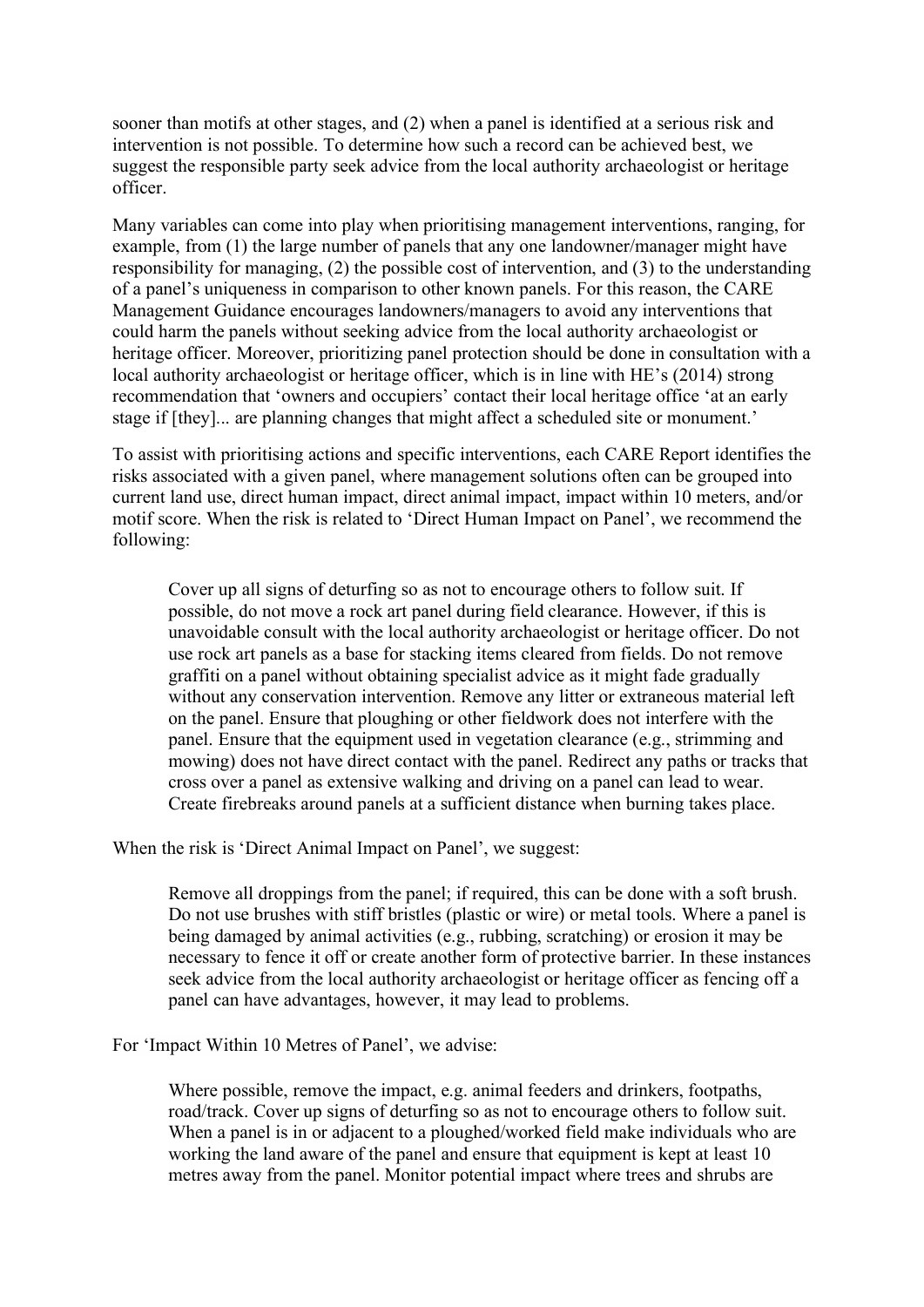present. If trees and shrubs need to be removed it is essential that it is done carefully to ensure no damage is caused to the panel.

# Discussion and Conclusion

It is widely recognised that the monitoring of open-air rock art is central to its safeguarding. However, as Darvill and Fernandes (2014, 1) note, the management of open-air panels generally has 'received relatively little attention'. While Wright (2018, 912; but also see Agnew et al. 2015 and Marshall and Taçon 2014) states a dearth of resources for rock art conservation and management exists, with interventions being mostly reactionary rather than pre-emptive. According to Agnew et al. (2015, 30), 'monitoring forms an important aspect of the strategies for the safeguarding of rock art' to identify issues that may warrant management interventions. Hence, supporting the view expressed previously by Loubser (2001, 103) that frequent 'monitoring does not necessarily imply intervention, but rather assessing signs of deterioration and the need for various degrees of intervention.' The CARE project has responded to the challenges expressed by Agnew et al. (2015) and Loubser (2001) by creating a rigorous system that allows for the identification of threats levels at different panels, supported by the provision of a scorecard (Figure 7) and accompanying management guidance. These features are enhanced by the provision of a portal giving access to the monitoring reports by the necessary people and authorities. In addition, the monitoring data generated via CARE will create a baseline resource for assessing threat levels to open-air rock art in the UK and Ireland, which supports ERA's (2018) understanding that the assessment of the decay in rock art and the threats it faces it 'enables us to identify those carvings most at risk, and alerts us to where conservation and management resources should best be deployed'.

Numerous challenges continue to face open-air rock art despite efforts to promote their monitoring. Urging the authorities, especially heritage and management agencies, to make available more resources into their conservation and management is critical. This is complemented by the need to facilitate and encourage members of the public and landowners/managers to support the safeguarding of rock art. In the South African context, for example, Jopela (2010, 65) notes that 'landowners of public rock art sites can play an important role in the monitoring process' emphasising their ability to regularly visit to rock art places and recognise any significant changes to a site. The landowners/managers we interviewed for the CARE project showed a willingness to contribute to the process, however, as already mentioned, they consistently indicated the need for a financial incentive to support any monitoring and related actions they might take. This is an issue that requires addressing. Furthermore, while volunteers have been used effectively in recording rock art in the UK (e.g. Barnett 2010; Scotland's Rock Art 2018; Sharpe 2014), this commitment to rock art has not been sufficiently harnessed to support the monitoring of rock art and requires addressing.

Agnew et al. (2015, 34) propose that 'monitoring should be … appropriate to the resources and skills of the people undertaking site monitoring activities.' In this respect, the CARE project has revealed that with appropriate supplementary information members of the public are well suited to undertake monitoring without training and thereby to make a significant contribution to rock art conservation. In this way, the CARE Toolkit differs from the Rock Art Stability Index (RASI) developed in the USA as a 'rapid, quantitative approach' to rock art condition monitoring 'for use by college students, volunteers and archaeologists, following a minimum amount of training' (Cerveny et al. 2016, 871). According to Cerveny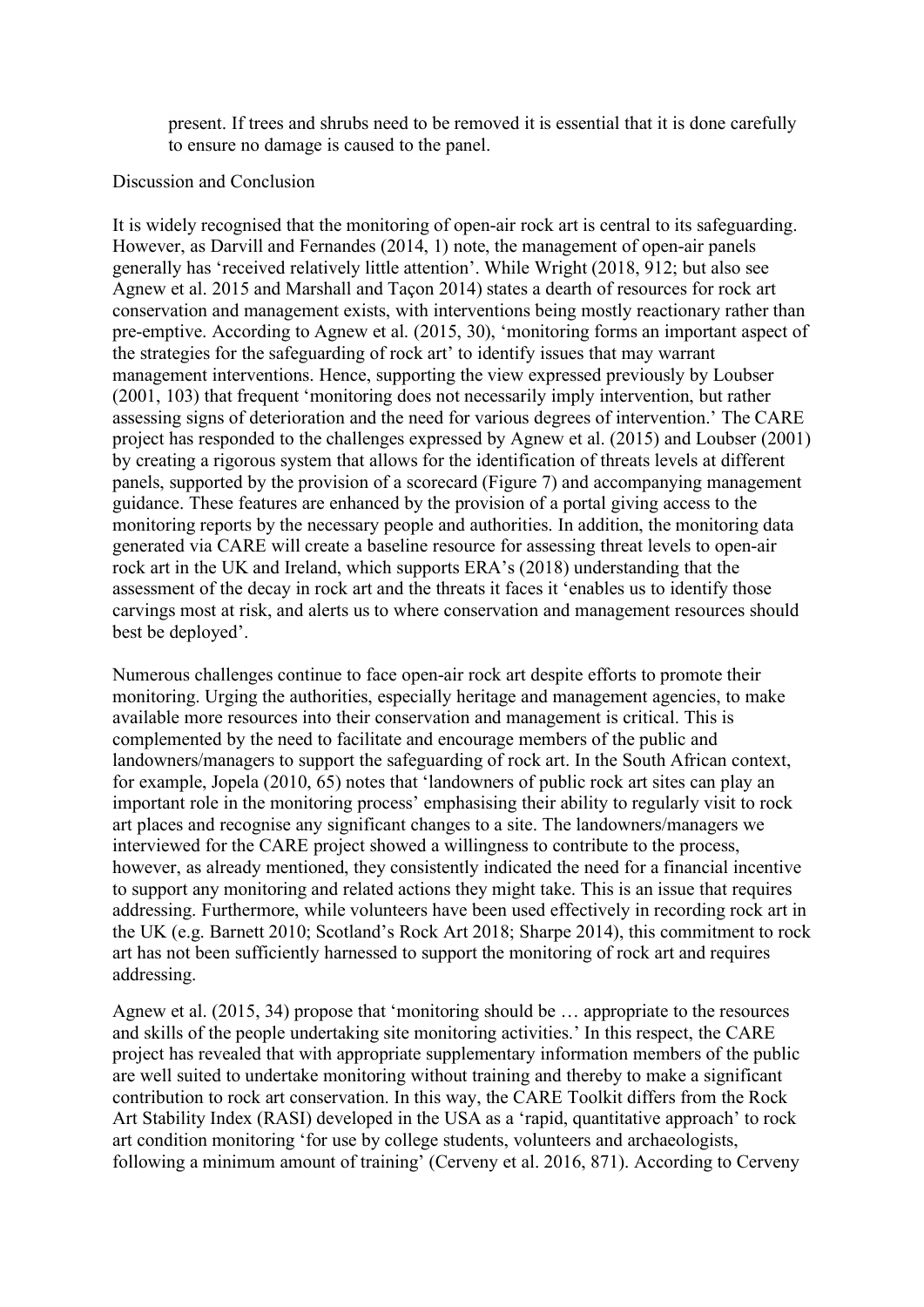et al. (2016, 871), the 'minimum amount of training' for their RASI based research at Petrified Forest National Park (USA) was a two-day training session.

Although McKinley et al. (2017, 18) acknowledge that scientific projects often do not lend themselves to citizen science, they, however, note that citizen science can in particular circumstances enhance data analysis. In particular, they (2017, 18) comment that 'Volunteers with no specialized training (such as high school students) have performed as well as or better than highly trained scientists and state-of-the-art algorithms in certain analytical tasks, for example in "protein folding" to help scientists better understand proteins through the Foldit computer game'. As shown earlier, a high degree of uniformity exists among the CARE non-professional workshop participants in the completion of the CARE Toolkit, which provide confidence in the public's ability to yield consistent results in the monitoring of rock art (Figures 11 and 12). This is supported by the provision of two images for each record, one directly of the panel and another of it in the surrounding landscape; these images will also enable independent verification of some of the criteria recorded without an *in situ* visit by a heritage specialist. These records, especially when completed for the first time, will yield baseline records of the current condition and risk with 'which future evaluations can be compared in order to monitor decay processes through time and across weathering agents' (Wright 2018, 913).

The CARE Toolkit supports Agnew et al.'s (2015) and Cerveny's et al. (2016) recommendation that rock art monitoring should be easily repeatable. We suggest that this aspect of the CARE Toolkit will be enhanced by its conversion into a high-quality mobile app (Turner et al. 2018; Mazel and Giesen 2018). The app is a cost-effective means of carrying out broad scale, long-term monitoring of open-air rock art while fostering heritage stewardship among the members of the public completing the form. Moreover, it can facilitate Twohig and Williams's (2014, 79) recommendation that 'follow-up studies [should be] scheduled to assess the levels of deterioration.' Promotion of the app is currently underway and will be reported in due course (Mazel et al. Forthcoming).

As indicated in the Introduction, the paucity of open-air rock art conservation and management in the UK and Ireland has been exacerbated by the current funding climate for the heritage agencies in these countries, which is unlikely to be rectified soon. Other mechanisms, therefore, need to be found to promote the safeguarding of this vulnerable resource. The CARE Toolkit provides an effective resource by which the management of the rock art can be advanced, particularly as it is a no cost, user-friendly tool for assessing condition and risk of open-air rock-air. It is not designed to replace detailed recording systems but allow quick retrieval of useful CARE data to allow immediate management interventions.

# Acknowledgements

Our thanks are due to: Professor David Graham, Peter Lewis, Dr Patricia Warke for their significant contribution to the CARE project; the members of the Advisory Board (Chris Burgess, John Hughes, Chris Jones, David Manning and Kate Wilson); colleagues who contributed to the fieldwork (Beate Christgen, Rebecca Enlander, David Graham, Peter Lewis, Jen Roberts and Patricia Warke); the landowner/managers who we interviewed; and, members of the public who participated in the focus groups. Professor David Graham is thanked for the creation and interpretation of Figures 11 and 12.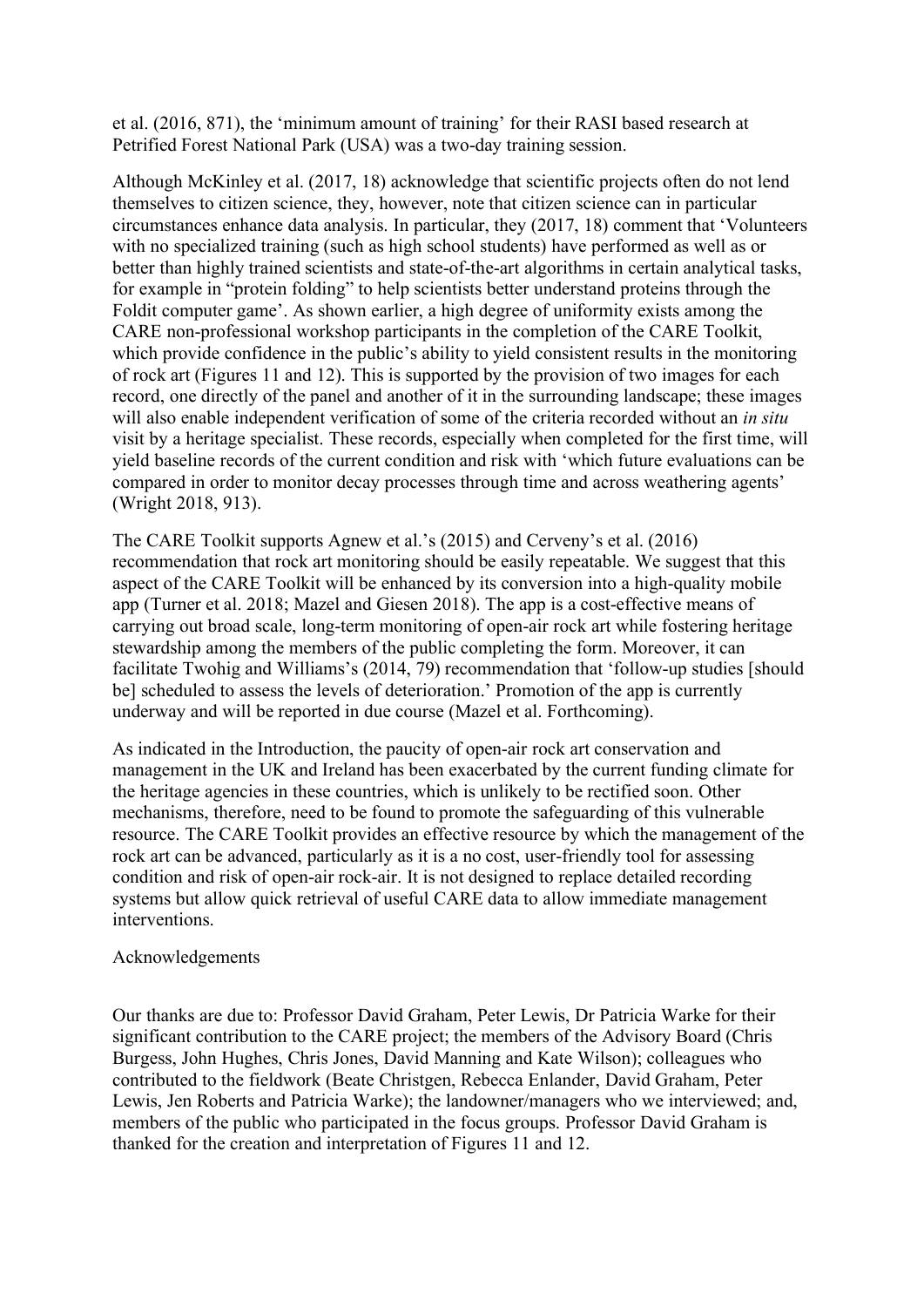# Funding

This work was partially supported by the UK Arts and Humanities Research Science and Heritage Programme (AH/K006320/1).

Notes on contributors

Aron Mazel is Reader in Heritage Studies at Newcastle University and Research Associate at the University of the Witwatersrand.

Myra Giesen is Visiting Fellow in the School of History, Classics and Archaeology and Research Associate in the School of Engineering, both Newcastle University

# ORCID

Myra Giesen https://orcid.org/0000-0002-0487-5387 Aron Mazel https://orcid.org/0000-0003-0243-0920

# References

Agnew, N., J. Deacon, N. Hall, T. Little, S. Sullivan, and P. Taçon, P. 2015. *Rock Art: A cultural treasure at risk.* Los Angeles: The Getty Conservation Institute.

An Roinn Cultúir, Oidhreachta, agus Gaeltachta/Department of Culture, Heritage and the Gaeltacht. 2016. *Review of the Heritage Council. Undertaken by the Evaluation Unit.* https://www.chg.gov.ie/app/uploads/2017/10/2017-10-04 final report.pdf [Accessed 12 December 2018].

Andrew, G., J.C. Barrett, and J.S.C. Lewis .2000. "Interpretation not record: the practice of archaeology." *Antiquity* 74 (285): 525-530.

Bakkevig, S. 2004. "Rock art preservation: improved and ecology-based methods can give weathered sites prolonged life." *Norwegian Archaeological Review* 37 (2): 65-81. DOI: 10.1080/00293650410014942

Barnett, T. 2010. "Putting people in the picture: Community involvement in rock art recording." In *Carving a future for British rock art: new approaches to research, management and presentation*, edited by Barnett. T.F. and Sharpe K.E., 25-36. Oxford: Oxbow Books.

Barnett, T. and Díaz-Andreu, M. 2005. "Knowledge capture and transfer in rock art studies: Results of a questionnaire on rock art decay in Britain." *Conservation and Management of Archaeological Sites* 7 (1): 35-48.

Beckensall, S. 2001. *Prehistoric Rock Art in Northumberland*. Stroud: Tempus.

Bonacchi, C. and D. Pett. 2012. "Conclusions." In *Archaeology and Digital Communication. Towards Strategies of Public Engagement*, edited by C. Bonacchi, 126-130. London: Archetype Publications.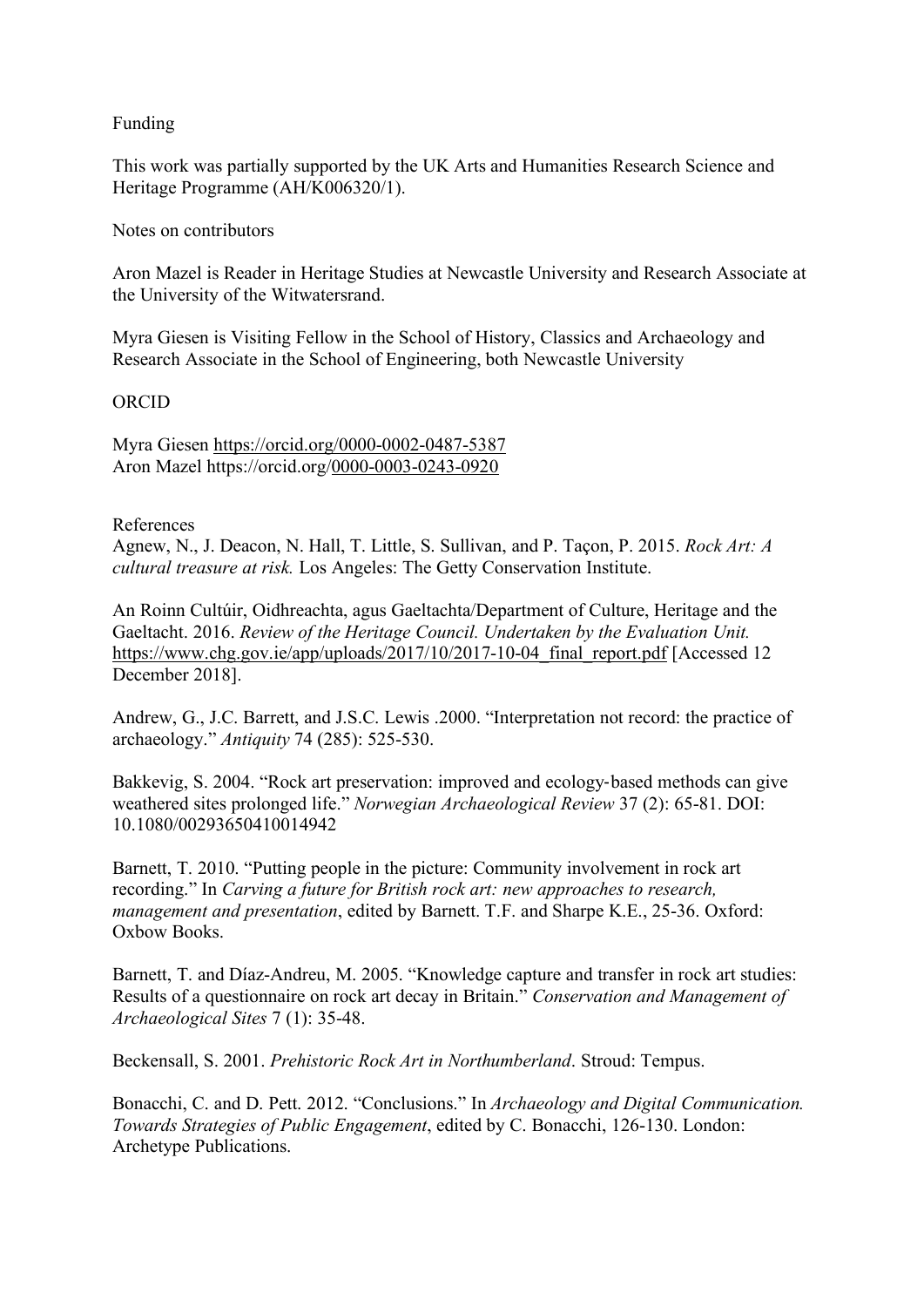Boughey, K. J. S. and E. A. Vickerman. 2003. *Prehistoric rock art of the West Riding*. Yorkshire Archaeology 9. Exeter: Short Run Press Limited.

Bradley, R. 1997. *Rock art and the prehistory of Atlantic Europe: signing the land:* London: Routledge.

Brown, P. and B. Brown. 2008 Prehistoric *Rock Art in the Northern Dales. Stroud*: The History Press Ltd.

Bryan, P.G. and J.H. Chandler. 2008. "Cost-Effective Rock-Art Recording within a NonSpecialist Environment." In *International Society for Photogrammetry and Remote, Sensing.* Beijing: ISPRS 2008. July 3-11.

Cerveny, N.V., R.I. Dorn, C.D. Allen, and D.S. Whitley. 2016. "Advances in rapid condition assessments of rock art sites: Rock Art Stability Index (RASI)." *Journal of Archaeological Science: Reports*, 10: 871-877. https://doi.org/10.1016/j.jasrep.2016.06.032.

Darvill, T and A. P. Batarda Fernandes. 2014. 'Open-Air Rock-Art Preservation and Conservation: A Current State of Affairs." In *Open-Air Rock-Art Conservation and Management: State of the Art and Future Perspectives*, edited by Darvill, T., and A.P. Batarda Fernandes, 1-16. New York: Routledge.

Darvill, T. 2014. "Open-Air Rock-Art Panels in England." In *Open-Air Rock-Art Conservation and Management: State of the Art and Future Perspectives*, edited by Darvill, T., and A.P. Batarda Fernandes, 17-37. New York: Routledge.

Díaz-Andreu, M., R. Hobbs, N. Rosser, K. Sharpe and I. Trinks. 2005 "Long Meg: Rock art recording using 3D laser scanning." *Past: The Newsletter of the Prehistoric Society* 50: 2-6.

Duffy, S.M. 2010. "Polynomial Texture Mapping at Roughting Linn Rock Art site." *International Archives of Photogrammetry, Remote Sensing and Spatial Information Sciences, Vol. XXXVIII, Part 5 Commission V Symposium*. Newcastle upon Tyne, UK.

English Heritage and Northumberland County Council. 2008. *England's Rock Art: The Prehistoric Rock Art of England: Recording, managing and enjoying our carved heritage*. Braybridge Ltd.

ERA. 2018. "England's Rock Art." Accessed 25 January 2018. http://archaeologydataservice.ac.uk/era/

Fairén-Jiménez, S. 2007. "British Neolithic Rock Art in its Landscape." *Journal of Field Archeology* 32 (3): 283-295. http://www.jstor.org/stable/40025547.

Frodsham, P.N.K. 1996. "Spirals in Time: Morwick Mill and the Spiral Motif in the British Neolithic." In *Neolithic Studies in No-Man's Land: papers on the Neolithic of northern England from the Trent to the Tweed*, *Northern Archaeology* (special edition), edited by P.N.K. Frodsham, 13-14. Newcastle: Northumberland Archaeological Group.

Giesen, M.J., A.D. Mazel, P.A. Warke, P. Lewis, and D. W. Graham. Forthcoming. Caring for open-air rock art in the UK and Ireland: integrating environmental and management parameters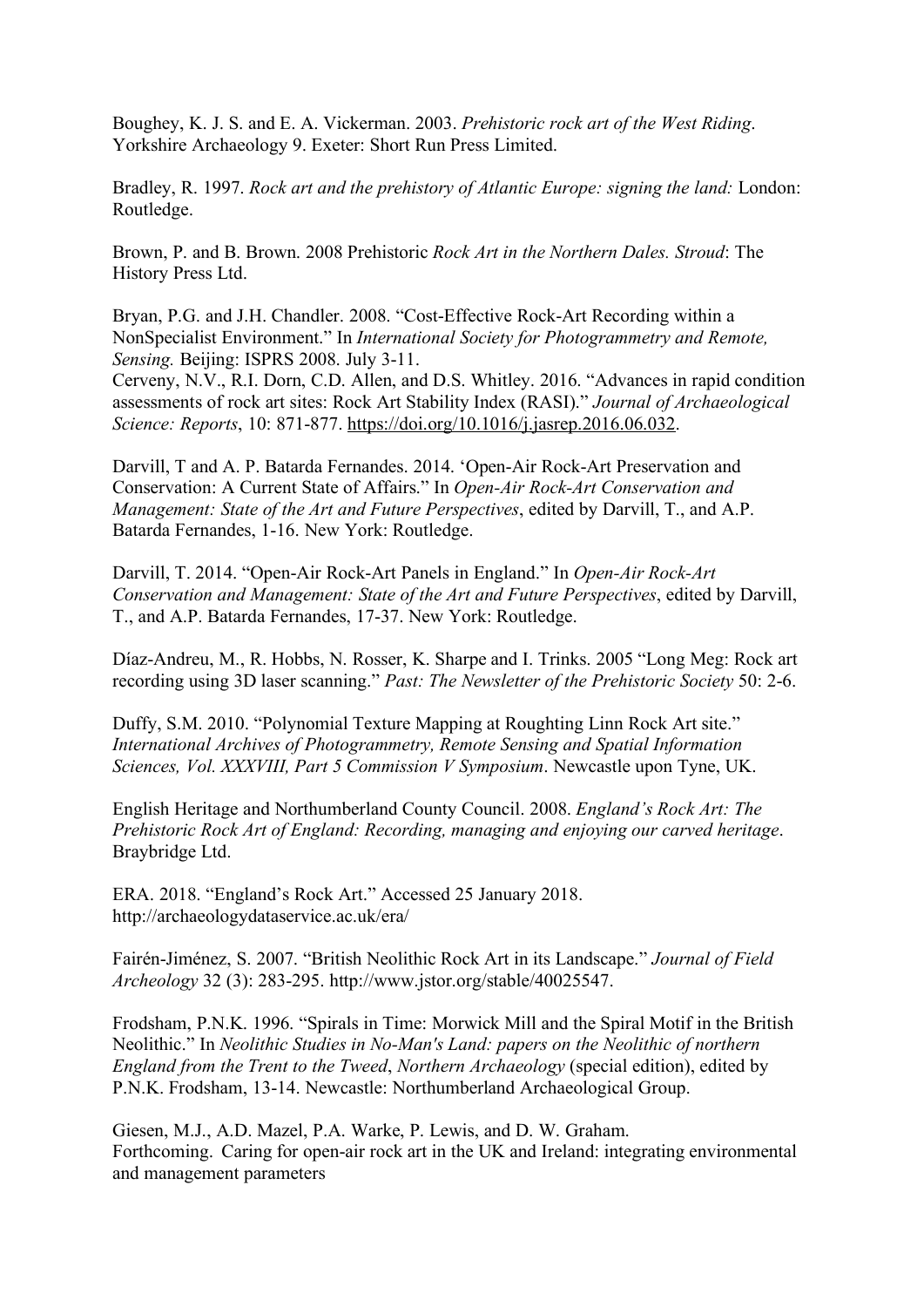Giesen, M.J., A.D. Mazel, D.W. Graham, and P.A. Warke. 2010. "The resilience and care of ancient stone monuments in changing environments." In *Heritage 2010: Heritage and Sustainable Development*, edited by Amoêda, R., S. Lira, and C. Pinheiro, 515-523. Barcelos: Green Lines Institute.

Giesen, M.J., A.D. Mazel, D.W. Graham, and P.A. Warke. 2011. "Care and Management of Ancient Stone Monuments during Environmental Change." *International Journal of Heritage and Sustainable Development* 1 (1): 60-71.

Giesen, M.J., A.D. Mazel, D.W. Graham, and P.A. Warke. 2014a. "The Preservation and Care of Rock-Art in Changing Environments: A View from Northeastern England, United Kingdom." In *Open-Air Rock-Art Conservation and Management: State of the Art and Future Perspectives*, edited by Darvill, T., and A.P. Batarda Fernandes, 38-52. New York: Routledge.

Giesen, M.J., A. Ung, B. Christgen, A.D. Mazel and D.W. Graham. 2014b. "Condition Assessment and Preservation of Open-air Rock Art Panels during Environmental Change." J*ournal of Cultural Heritage* 15 (1): 49-56.

Hermanek, P., O. Scheibe, B. Spiessl, and G. Wagner. 1987. *TNM Classification of Malignant Tumours*. Berlin: Springer-Verlag.

Historic England (formerly English Heritage). 2008. Conservation Principles, Policies and Guidance. Swindon: Historic England.

Historic England. 2014. *Scheduled Monuments: A Guide for Owners and Occupiers*. https://content.historicengland.org.uk/images-books/publications/scheduled-monumentsguide-for-owners-and-occupiers/guideforownersofscheduledmonuments.pdf/.

Historic England. 2016. *Annual Report & Accounts 2015/2016*. Swindon. Historic England. https://assets.publishing.service.gov.uk/government/uploads/system/uploads/attachment\_data /file/538874/26335 R\_Historic\_England\_Annual\_Report\_8\_July\_1\_.pdf

Historic England. 2018a. *Heritage at Risk, North East Register 2018*. https://historicengland.org.uk/images-books/publications/har-2018-registers/ne-harregister2018/

Historic England. 2018b. *Heritage at Risk Yorkshire Register 2018*, https://historicengland.org.uk/images-books/publications/har-2017-registers/yo-harregister2017/.

Janik, L. 2014. "'Preservation by Record': The Case from Eastern Scandinavia." In *Open-Air Rock-Art Conservation and Management: State of the Art and Future Perspectives*, edited by Darvill, T., and A.P. Batarda Fernandes, 112-124. New York: Routledge.

Jopela, A. 2010. "Towards a condition monitoring of rock art sites: the case of BNE 1 in Free State Province, South Africa." South African Archaeological Bulletin, 6 (191): 58-66.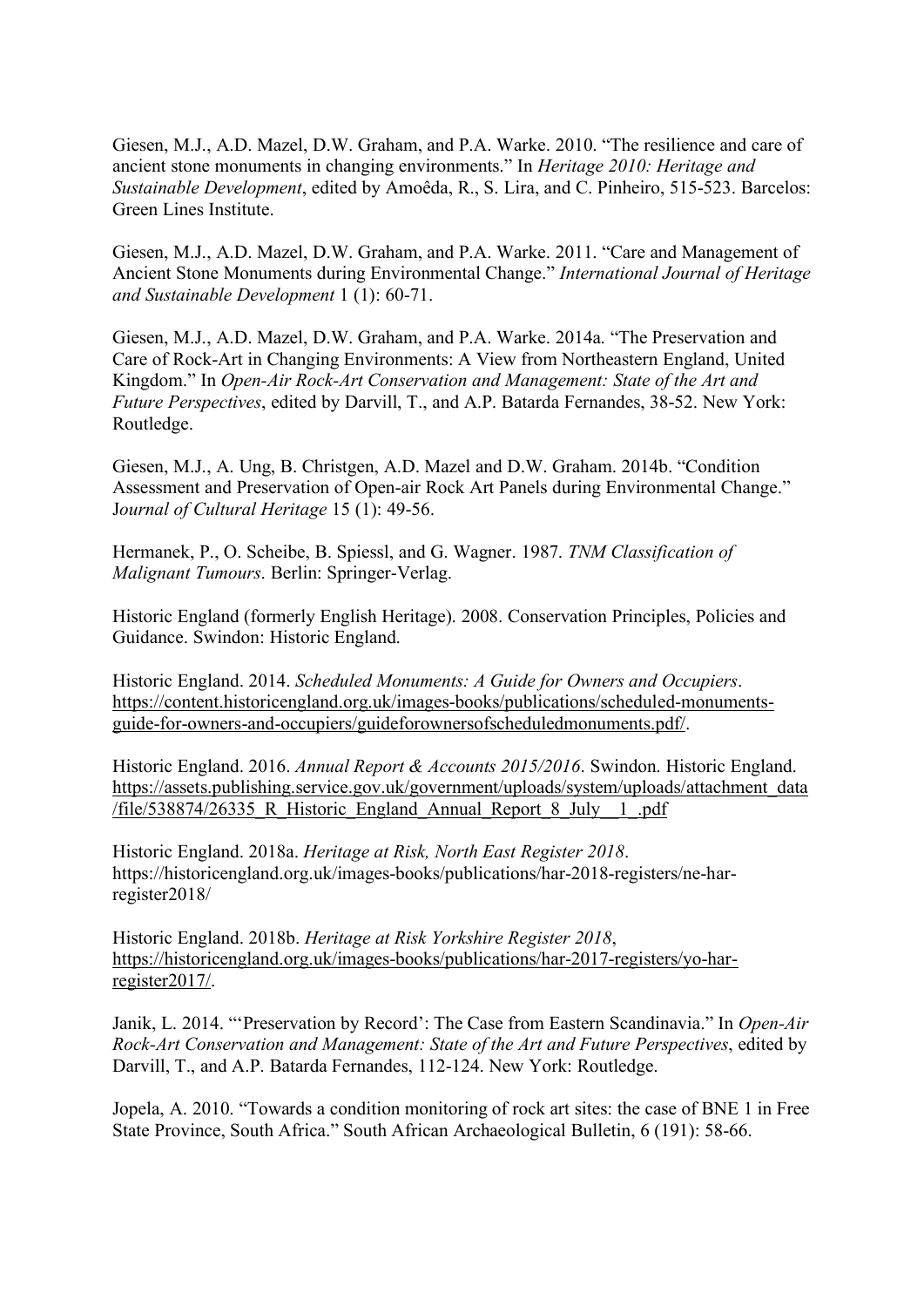Loubser, J.H. N. 2001. "Management planning for conservation." In *Handbook of Rock Art Research,* edited by Whitley, D., 80–115. Altamira, Walnut Creek.

Marshall, M and P. Taçon. 2014. "Past and Present, Traditional and Scientific: The Conservation and Management of Rock-Art Sites in Australia". In *Open-Air Rock-Art Conservation and Management: State of the Art and Future Perspectives*, edited by Darvill, T., and A.P. Batarda Fernandes, 214-228 New York: Routledge.

Mazel, A. and M. Giesen. 2018. Mobile app developed to support the protection of UK and Irish rock art. International Newsletter on Rock Art. 82: 22-25.

Mazel, A.D. 2007. "On the Fells and Beyond: Exploring Aspects of Northumberland Rock Art." In *Art as Metaphor: The Prehistoric Rock art of Britain*, edited by Mazel, A., G. Nash, and C. Waddington, 231-256. Oxford: Archaeopress.

Mazel, A.D. and H. Ayestaran. 2010. "Visiting Northumberland rock art virtually: the Beckensall archive analysed." In *Carving a future for British rock art: new approaches to research, management and presentation* edited by Barnett. T. F. and K.E. Sharpe K. E., 140- 150. Oxford: Oxbow Books.

Mazel, A.D., D. Graham, P. Warke, P and M. Giesen. 2013. "A Responsibility of CARE: Heritage and Science in the Service of Safeguarding Threatened Ancient Rock Art." In *Sustaining the Impact of UK Science and Heritage Research: Contributions to the AHRC/EPSRC Science and Heritage Programme Conference*, 46-47. London: AHRC/EPSRC Science and Heritage Programme. http://issuu.com/heritagescience/docs/sustaining the impact of uk science/13?e=6573787/5 553610.

Mazel, A., M. Giesen, M. Turner and S. Dowsland. Forthcoming. "Rock art monitoring in the UK and Ireland: development of the CARE app."

McKinley, D.C., A. J. Miller-Rushing, H. L. Ballard, R. Bonney, H. Brown, S. C. Cook-Patton, and D. M. Evans et al. 2017. "Citizen science can improve conservation science, natural resource management, and environmental protection." *Biological Conservation* 208: 15–28.

Richardson, L-J and J. Almansa-Sánchez. 2015. "Do you even know what public archaeology is? Trends, theory, practice, ethics." *World Archaeology*. 47 (2): 194-211. DOI: 10.1080/00438243.2015.1017599.

Ross, M. 2004. "Cups, Long Grooves and Penannulars. A comparative Study of Regional Styles in Northumberland Rock Art." MA diss., Newcastle University.

Scotland's Rock Art. https://www.rockart.scot/ [accessed 22 October 2018].

Sharpe, K.E. 2012. "Reading between the Grooves. Regional Variations in the Style and Deployment of 'Cup and Ring' Marked Stones across Britain and Ireland." In *Visualising the Neolithic (Neolithic Studies Group Seminar Papers)*, edited by Cochrane, A. and A.M. Jones, 47-63. Oxford: Oxbow Books.